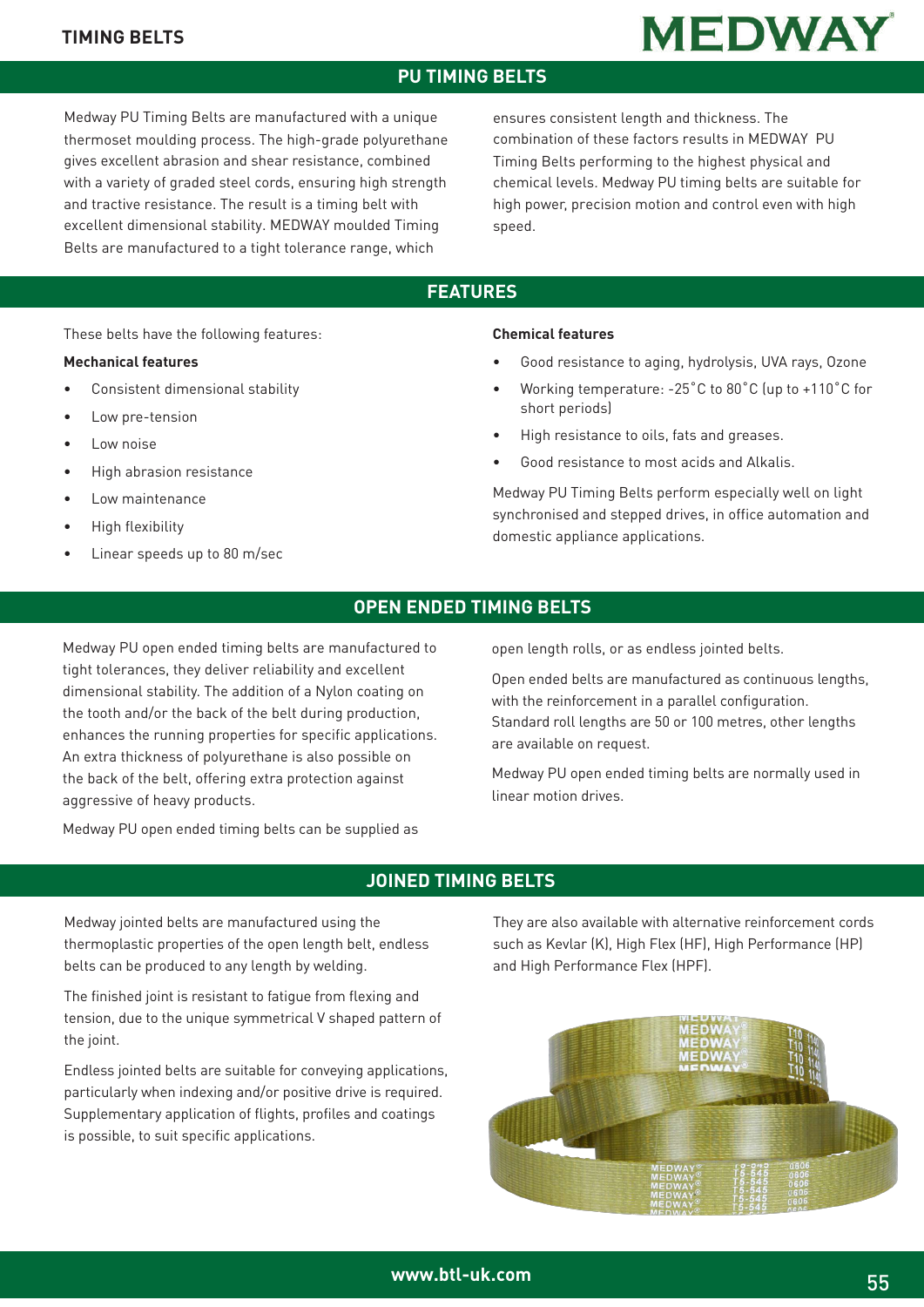



# **METRIC PITCH PU TIMING BELTS**

#### **Description**

MEDWAY metric pitch timing belts are available with either single or double sided teeth, are manufactured using the most advanced thermoset moulding processes available. The high grade polyurethane gives excellent abrasion and shear resistance, combined with a variety of graded steel cords, ensuring high strength is maintained.

Features include consistent dimensional stability, low pre-tension, low noise, high abrasion resistance, low maintenance, high flexibility, linear speeds up to 80 m/sec. good resistance to heat with a working temperature range of -25'C to +80'C and a good resistance to oils, fats and greases.

Part numbers are identified by a letter and number (e.g. T10) which represents the belts pitch, followed by 3 or 4 numbers (e.g. 810) the belts length in mm, and a 2 digit number (e.g. 50) the belts width, for example T10-810-50.

| <b>Belt type</b> | <b>Pitch</b> | $h_{\scriptscriptstyle{\mathbf{S}}}$ | h,  |
|------------------|--------------|--------------------------------------|-----|
| T2.5             | 2.5          | 1.3                                  | 0.7 |
| T <sub>5</sub>   | 5            | 2.2                                  | 1.2 |
| T <sub>10</sub>  | 10           | 4.5                                  | 2.5 |
| AT <sub>5</sub>  | 5            | 2.7                                  | 1.2 |
| AT10             | 10           | 4.5                                  | 2.5 |



#### **T2.5 - SECTION**

|                    | <b>T2.5 CROSS SECTION</b> |                        | <b>BELT WIDTH</b> |     |     |                  |  |
|--------------------|---------------------------|------------------------|-------------------|-----|-----|------------------|--|
| <b>Part Number</b> | Length (mm)               | <b>Number of teeth</b> | 4mm               | 6mm | 8mm | 10 <sub>mm</sub> |  |
| $T2.5 - 120 -$     | 120                       | 48                     | 04                | 06  | 08  | 10               |  |
| $T2.5 - 145 -$     | 145                       | 58                     | 04                | 06  | 08  | 10               |  |
| $T2.5 - 160 -$     | 160                       | 64                     | 04                | 06  | 08  | 10               |  |
| $T2.5 - 177.5 -$   | 177.5                     | 71                     | 04                | 06  | 08  | 10               |  |
| T2.5-200-          | 200                       | 80                     | 04                | 06  | 08  | 10               |  |
| T2.5-230-          | 230                       | 92                     | 04                | 06  | 08  | 10               |  |
| $T2.5 - 245 -$     | 245                       | 98                     | 04                | 06  | 08  | 10               |  |
| $T2.5 - 265 -$     | 265                       | 106                    | 04                | 06  | 08  | 10               |  |
| $T2.5 - 285 -$     | 285                       | 114                    | 04                | 06  | 08  | 10               |  |
| T2.5-290-          | 290                       | 116                    | 04                | 06  | 08  | 10               |  |
| T2.5-305-          | 305                       | 122                    | 04                | 06  | 08  | 10               |  |
| T2.5-330-          | 330                       | 132                    | 04                | 06  | 08  | 10               |  |
| T2.5-380-          | 380                       | 152                    | 04                | 06  | 08  | 10               |  |
| T2.5-420-          | 420                       | 168                    | 04                | 06  | 08  | 10               |  |
| T2.5-480-          | 480                       | 192                    | 04                | 06  | 08  | 10               |  |
| $T2.5 - 500 -$     | 500                       | 200                    | 04                | 06  | 08  | 10               |  |
| T2.5-600-          | 600                       | 240                    | 04                | 06  | 08  | 10               |  |
| T2.5-620-          | 620                       | 248                    | 04                | 06  | 08  | 10               |  |
| $T2.5 - 650 -$     | 650                       | 260                    | 04                | 06  | 08  | 10               |  |
| $T2.5 - 680 -$     | 680                       | 272                    | 04                | 06  | 08  | 10               |  |
| T2.5-780-          | 780                       | 312                    | 04                | 06  | 08  | 10               |  |
| T2.5-880-          | 880                       | 352                    | 04                | 06  | 08  | 10               |  |
| $T2.5 - 915 -$     | 915                       | 366                    | 04                | 06  | 08  | 10               |  |
| T2.5-950-          | 950                       | 380                    | 04                | 06  | 08  | 10               |  |
| T2.5-1185-         | 1185                      | 474                    | 04                | 06  | 08  | 10               |  |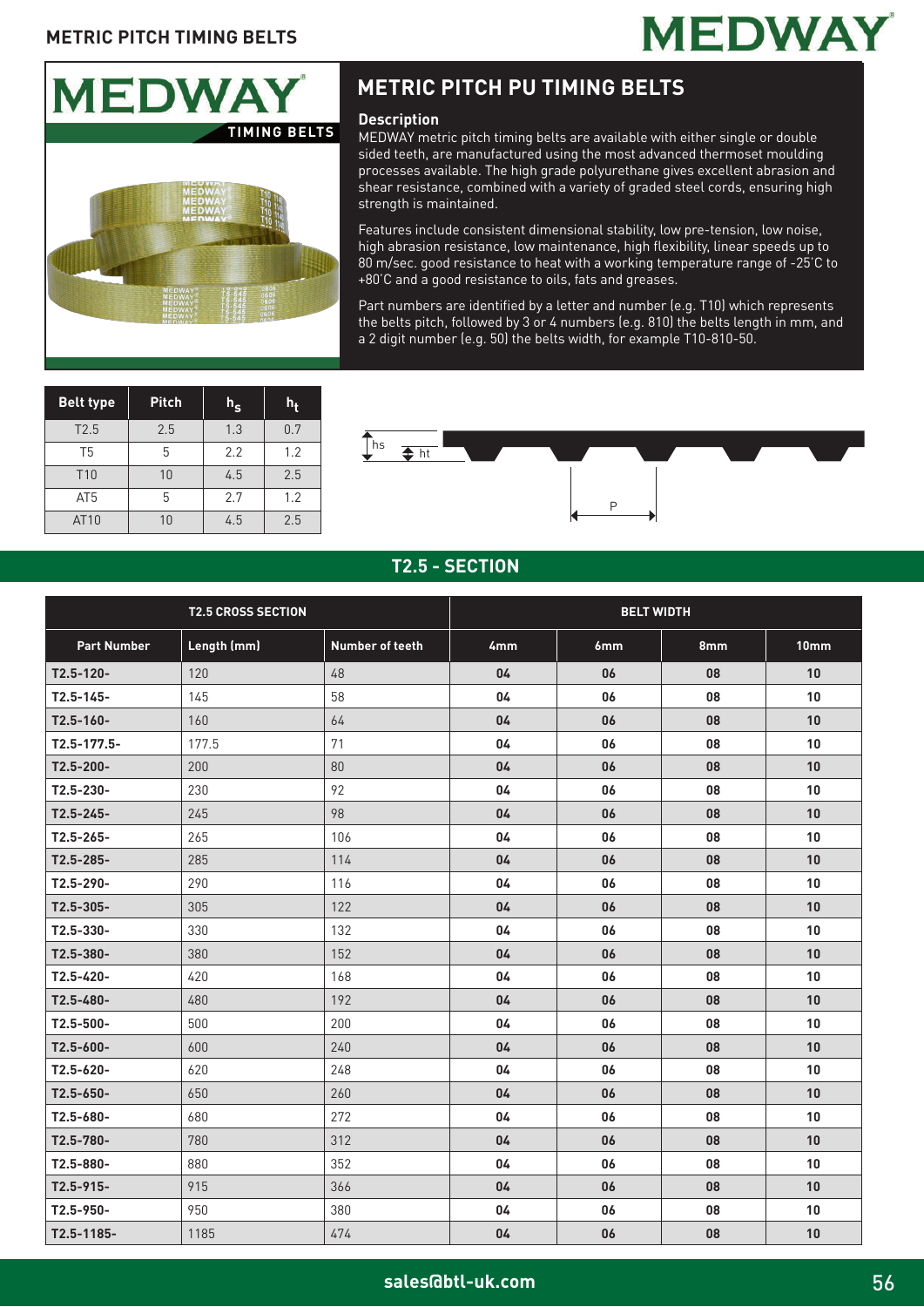# **MEDWAY**

### **T2.5 - SECTION CONTINUED**

|                       | <b>T2.5 CROSS SECTION</b> |                 | <b>BELT WIDTH</b> |     |     |      |  |  |
|-----------------------|---------------------------|-----------------|-------------------|-----|-----|------|--|--|
| Part<br><b>Number</b> | Length (mm)               | Number of teeth | 4 <sub>mm</sub>   | 6mm | 8mm | 10mm |  |  |
| $T2.5 - 480 -$        | 480                       | 192             | 04                | 06  | 08  | 10   |  |  |
| $T2.5 - 500 -$        | 500                       | 200             | 04                | 06  | 08  | 10   |  |  |
| $T2.5 - 600 -$        | 600                       | 240             | 04                | 06  | 08  | 10   |  |  |
| $T2.5 - 620 -$        | 620                       | 248             | 04                | 06  | 08  | 10   |  |  |
| $T2.5 - 650 -$        | 650                       | 260             | 04                | 06  | 08  | 10   |  |  |
| $T2.5 - 680 -$        | 680                       | 272             | 04                | 06  | 08  | 10   |  |  |
| T2.5-780-             | 780                       | 312             | 04                | 06  | 08  | 10   |  |  |
| $T2.5 - 880 -$        | 880                       | 352             | 04                | 06  | 08  | 10   |  |  |
| $T2.5 - 915 -$        | 915                       | 366             | 04                | 06  | 08  | 10   |  |  |
| $T2.5 - 950 -$        | 950                       | 380             | 04                | 06  | 08  | 10   |  |  |
| $T2.5 - 1185 -$       | 1185                      | 474             | 04                | 06  | 08  | 10   |  |  |

# **T5 - SECTION**

|                       | <b>T5 CROSS SECTION</b> |                        | <b>BELT WIDTH</b> |      |                 |                  |                  |
|-----------------------|-------------------------|------------------------|-------------------|------|-----------------|------------------|------------------|
| Part<br><b>Number</b> | Length (mm)             | <b>Number of teeth</b> | 8mm               | 10mm | 12mm            | 16 <sub>mm</sub> | 25 <sub>mm</sub> |
| T5-200-               | 200                     | 40                     | 08                | 10   | 12              | 16               | 25               |
| $T5-215-$             | 215                     | 43                     | 08                | 10   | $12 \,$         | 16               | 25               |
| T5-220-               | 220                     | 44                     | 08                | 10   | 12              | 16               | 25               |
| T5-225-               | 225                     | 45                     | 08                | 10   | 12              | 16               | 25               |
| T5-245-               | 245                     | 49                     | 08                | 10   | 12              | 16               | 25               |
| T5-255-               | 255                     | 51                     | 08                | 10   | 12              | 16               | 25               |
| T5-260-               | 260                     | 52                     | 08                | 10   | 12              | 16               | 25               |
| T5-280-               | 280                     | 56                     | 08                | 10   | 12              | 16               | 25               |
| T5-295-               | 295                     | 59                     | 08                | 10   | 12              | 16               | 25               |
| T5-305-               | 305                     | 61                     | 08                | 10   | 12              | 16               | 25               |
| T5-330-               | 330                     | 66                     | 08                | 10   | 12              | 16               | 25               |
| T5-340-               | 340                     | 68                     | 08                | 10   | 12 <sup>2</sup> | 16               | 25               |
| T5-350-               | 350                     | 70                     | 08                | 10   | 12              | 16               | 25               |
| T5-365-               | 365                     | 73                     | 08                | 10   | 12              | 16               | 25               |
| T5-390-               | 390                     | 78                     | 08                | 10   | 12              | 16               | 25               |
| T5-400-               | 400                     | 80                     | 08                | 10   | 12              | 16               | 25               |
| T5-410-               | 410                     | 82                     | 08                | 10   | 12              | 16               | 25               |
| T5-420-               | 420                     | 84                     | 08                | 10   | 12              | 16               | 25               |
| T5-455-               | 455                     | 91                     | 08                | 10   | 12              | 16               | 25               |
| T5-475-               | 475                     | 95                     | 08                | 10   | 12              | 16               | 25               |
| T5-480-               | 480                     | 96                     | 08                | 10   | 12              | 16               | 25               |
| T5-500-               | 500                     | 100                    | 08                | 10   | 12              | 16               | 25               |
| T5-510-               | 510                     | 102                    | 08                | 10   | 12              | 16               | 25               |
| T5-525-               | 525                     | 105                    | 08                | 10   | 12              | 16               | 25               |
| T5-545-               | 545                     | 109                    | 08                | 10   | 12              | 16               | 25               |
| T5-550-               | 550                     | 110                    | 08                | 10   | 12              | 16               | 25               |
| T5-560-               | 560                     | 112                    | 08                | 10   | 12              | 16               | 25               |
| T5-575-               | 575                     | 115                    | 08                | 10   | 12              | 16               | 25               |
| $T5-610-$             | 610                     | 122                    | 08                | 10   | 12              | 16               | 25               |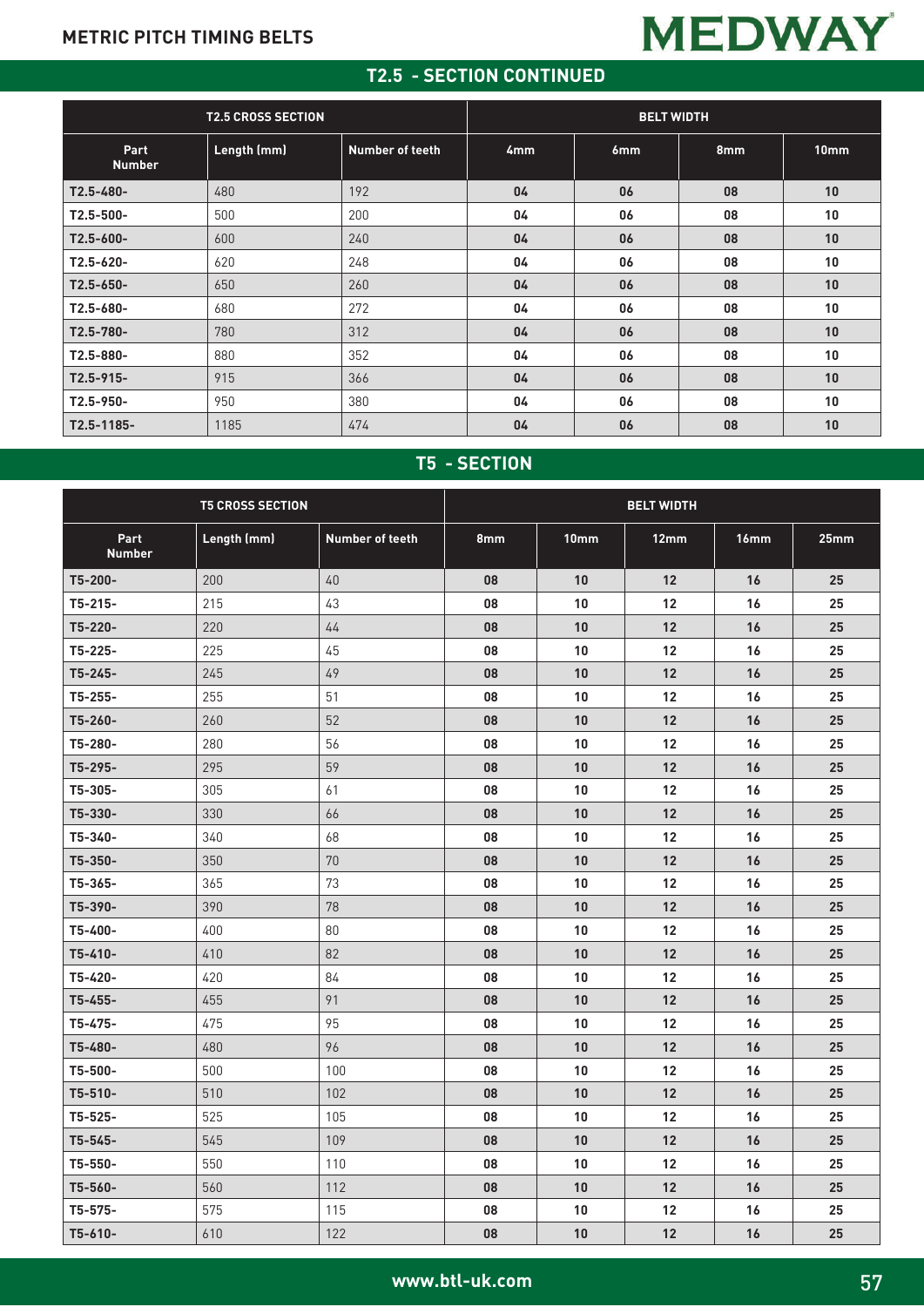## **T5 - SECTION CONTINUED**

|                       | <b>T5 CROSS SECTION</b> |                        | <b>BELT WIDTH</b> |      |      |      |      |  |
|-----------------------|-------------------------|------------------------|-------------------|------|------|------|------|--|
| Part<br><b>Number</b> | Length (mm)             | <b>Number of teeth</b> | 8mm               | 10mm | 12mm | 16mm | 25mm |  |
| T5-620-               | 620                     | 124                    | 08                | 10   | 12   | 16   | 25   |  |
| T5-630-               | 630                     | 126                    | 08                | 10   | 12   | 16   | 25   |  |
| T5-650-               | 650                     | 130                    | 08                | 10   | 12   | 16   | 25   |  |
| T5-660-               | 660                     | 132                    | 08                | 10   | 12   | 16   | 25   |  |
| T5-690-               | 690                     | 138                    | 08                | 10   | 12   | 16   | 25   |  |
| T5-720-               | 720                     | 144                    | 08                | 10   | 12   | 16   | 25   |  |
| T5-750-               | 750                     | 150                    | 08                | 10   | 12   | 16   | 25   |  |
| T5-780-               | 780                     | 156                    | 08                | 10   | 12   | 16   | 25   |  |
| T5-815-               | 815                     | 163                    | 08                | 10   | 12   | 16   | 25   |  |
| T5-830-               | 830                     | 166                    | 08                | 10   | 12   | 16   | 25   |  |
| T5-840-               | 840                     | 168                    | 08                | 10   | 12   | 16   | 25   |  |
| T5-885-               | 885                     | 177                    | 08                | 10   | 12   | 16   | 25   |  |
| T5-900-               | 900                     | 180                    | 08                | 10   | 12   | 16   | 25   |  |
| T5-990-               | 990                     | 198                    | 08                | 10   | 12   | 16   | 25   |  |
| T5-1075-              | 1075                    | 215                    | 08                | 10   | 12   | 16   | 25   |  |
| T5-1100-              | 1100                    | 220                    | 08                | 10   | 12   | 16   | 25   |  |
| T5-1215-              | 1215                    | 243                    | 08                | 10   | 12   | 16   | 25   |  |

# **T10 - SECTION**

|                       | <b>T10 CROSS SECTION</b> |                        | <b>BELT WIDTH</b> |      |      |      |             |  |
|-----------------------|--------------------------|------------------------|-------------------|------|------|------|-------------|--|
| Part<br><b>Number</b> | Length (mm)              | <b>Number of teeth</b> | 12mm              | 16mm | 25mm | 32mm | <b>50mm</b> |  |
| T10-260-              | 260                      | 26                     | 12                | 16   | 25   | 32   | 50          |  |
| T10-370-              | 370                      | 37                     | 12                | 16   | 25   | 32   | 50          |  |
| T10-400-              | 400                      | 40                     | 12                | 16   | 25   | 32   | 50          |  |
| T10-410-              | 410                      | 41                     | 12                | 16   | 25   | 32   | 50          |  |
| T10-440-              | 440                      | 44                     | 12                | 16   | 25   | 32   | 50          |  |
| T10-500-              | 500                      | 50                     | 12                | 16   | 25   | 32   | 50          |  |
| T10-530-              | 530                      | 53                     | 12                | 16   | 25   | 32   | 50          |  |
| T10-560-              | 560                      | 56                     | 12                | 16   | 25   | 32   | 50          |  |
| T10-600-              | 600                      | 60                     | 12                | 16   | 25   | 32   | 50          |  |
| T10-610-              | 610                      | 61                     | 12                | 16   | 25   | 32   | 50          |  |
| T10-630-              | 630                      | 63                     | 12                | 16   | 25   | 32   | 50          |  |
| T10-660-              | 660                      | 66                     | 12                | 16   | 25   | 32   | 50          |  |
| T10-690-              | 690                      | 69                     | 12                | 16   | 25   | 32   | 50          |  |
| T10-700-              | 700                      | 70                     | 12                | 16   | 25   | 32   | 50          |  |
| T10-720-              | 720                      | 72                     | 12                | 16   | 25   | 32   | 50          |  |
| T10-750-              | 750                      | 75                     | 12                | 16   | 25   | 32   | 50          |  |
| T10-780-              | 780                      | 78                     | 12                | 16   | 25   | 32   | 50          |  |
| T10-810-              | 810                      | 81                     | $12 \overline{ }$ | 16   | 25   | 32   | 50          |  |
| T10-840-              | 840                      | 84                     | 12                | 16   | 25   | 32   | 50          |  |
| T10-880-              | 880                      | 88                     | 12                | 16   | 25   | 32   | 50          |  |
| T10-890-              | 890                      | 89                     | 12                | 16   | 25   | 32   | 50          |  |
| T10-900-              | 900                      | 90                     | 12                | 16   | 25   | 32   | 50          |  |
| T10-920-              | 920                      | 92                     | 12                | 16   | 25   | 32   | 50          |  |

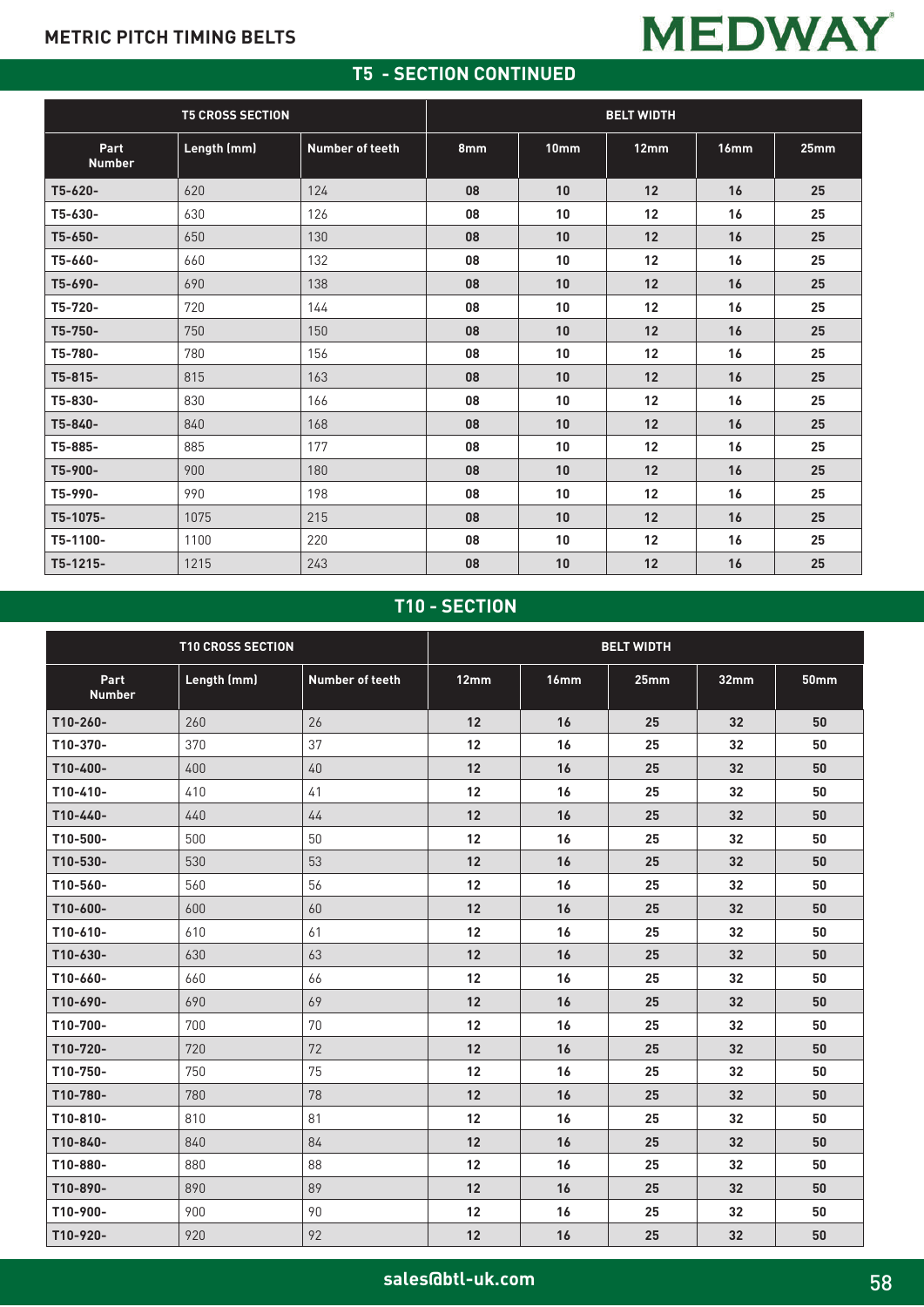# **MEDWAY**

## **T10 - SECTION CONTINUED**

|                       | <b>T10 CROSS SECTION</b> |                 | <b>BELT WIDTH</b> |      |      |                 |             |
|-----------------------|--------------------------|-----------------|-------------------|------|------|-----------------|-------------|
| Part<br><b>Number</b> | Length (mm)              | Number of teeth | 12mm              | 16mm | 25mm | 32mm            | <b>50mm</b> |
| T10-960-              | 960                      | 96              | 12                | 16   | 25   | 32 <sub>2</sub> | 50          |
| T10-970-              | 970                      | 97              | 12                | 16   | 25   | 32              | 50          |
| T10-980-              | 980                      | 98              | 12                | 16   | 25   | 32              | 50          |
| T10-1010-             | 1010                     | 101             | 12                | 16   | 25   | 32              | 50          |
| T10-1080-             | 1080                     | 108             | 12                | 16   | 25   | 32              | 50          |
| T10-1110-             | 1110                     | 111             | 12                | 16   | 25   | 32              | 50          |
| T10-1140-             | 1140                     | 114             | 12                | 16   | 25   | 32              | 50          |
| T10-1150-             | 1150                     | 115             | 12                | 16   | 25   | 32              | 50          |
| T10-1210-             | 1210                     | 121             | 12                | 16   | 25   | 32              | 50          |
| T10-1240-             | 1240                     | 124             | 12                | 16   | 25   | 32              | 50          |
| T10-1250-             | 1250                     | 125             | 12                | 16   | 25   | 32              | 50          |
| T10-1300-             | 1300                     | 130             | 12                | 16   | 25   | 32              | 50          |
| T10-1320-             | 1320                     | 132             | 12                | 16   | 25   | 32              | 50          |
| T10-1350-             | 1350                     | 135             | 12                | 16   | 25   | 32              | 50          |
| T10-1390-             | 1390                     | 139             | 12                | 16   | 25   | 32              | 50          |
| T10-1400-             | 1400                     | 140             | 12                | 16   | 25   | 32              | 50          |
| T10-1420-             | 1420                     | 142             | 12                | 16   | 25   | 32              | 50          |
| T10-1460-             | 1460                     | 146             | 12                | 16   | 25   | 32              | 50          |
| T10-1500-             | 1500                     | 150             | 12                | 16   | 25   | 32              | 50          |
| T10-1560-             | 1560                     | 156             | 12                | 16   | 25   | 32              | 50          |
| T10-1610-             | 1610                     | 161             | 12                | 16   | 25   | 32              | 50          |
| T10-1750-             | 1750                     | 175             | 12                | 16   | 25   | 32              | 50          |
| T10-1780-             | 1780                     | 178             | 12                | 16   | 25   | 32 <sub>2</sub> | 50          |
| T10-1880-             | 1880                     | 188             | 12                | 16   | 25   | 32              | 50          |
| T10-1960-             | 1960                     | 196             | 12                | 16   | 25   | 32              | 50          |
| T10-2250-             | 2250                     | 225             | 12                | 16   | 25   | 32              | 50          |

# **AT5 - SECTION**

|                       | <b>AT5 CROSS SECTION</b> |                        |     | <b>BELT WIDTH</b> |      |      |      |  |
|-----------------------|--------------------------|------------------------|-----|-------------------|------|------|------|--|
| Part<br><b>Number</b> | Length (mm)              | <b>Number of teeth</b> | 8mm | 10mm              | 12mm | 16mm | 25mm |  |
| AT5-225-              | 225                      | 45                     | 08  | 10                | 12   | 16   | 25   |  |
| AT5-255-              | 255                      | 51                     | 08  | 10                | 12   | 16   | 25   |  |
| AT5-280-              | 280                      | 56                     | 08  | 10                | 12   | 16   | 25   |  |
| AT5-300-              | 300                      | 60                     | 08  | 10                | 12   | 16   | 25   |  |
| AT5-330-              | 330                      | 66                     | 08  | 10                | 12   | 16   | 25   |  |
| AT5-340-              | 340                      | 68                     | 08  | 10                | 12   | 16   | 25   |  |
| AT5-375-              | 375                      | 75                     | 08  | 10                | 12   | 16   | 25   |  |
| AT5-390-              | 390                      | 78                     | 08  | 10                | 12   | 16   | 25   |  |
| AT5-420-              | 420                      | 84                     | 08  | 10                | 12   | 16   | 25   |  |
| AT5-450-              | 450                      | 90                     | 08  | 10                | 12   | 16   | 25   |  |
| AT5-455-              | 455                      | 91                     | 08  | 10                | 12   | 16   | 25   |  |
| AT5-500-              | 500                      | 100                    | 08  | 10                | 12   | 16   | 25   |  |
| AT5-545-              | 545                      | 109                    | 08  | 10                | 12   | 16   | 25   |  |
| AT5-600-              | 600                      | 120                    | 08  | 10                | 12   | 16   | 25   |  |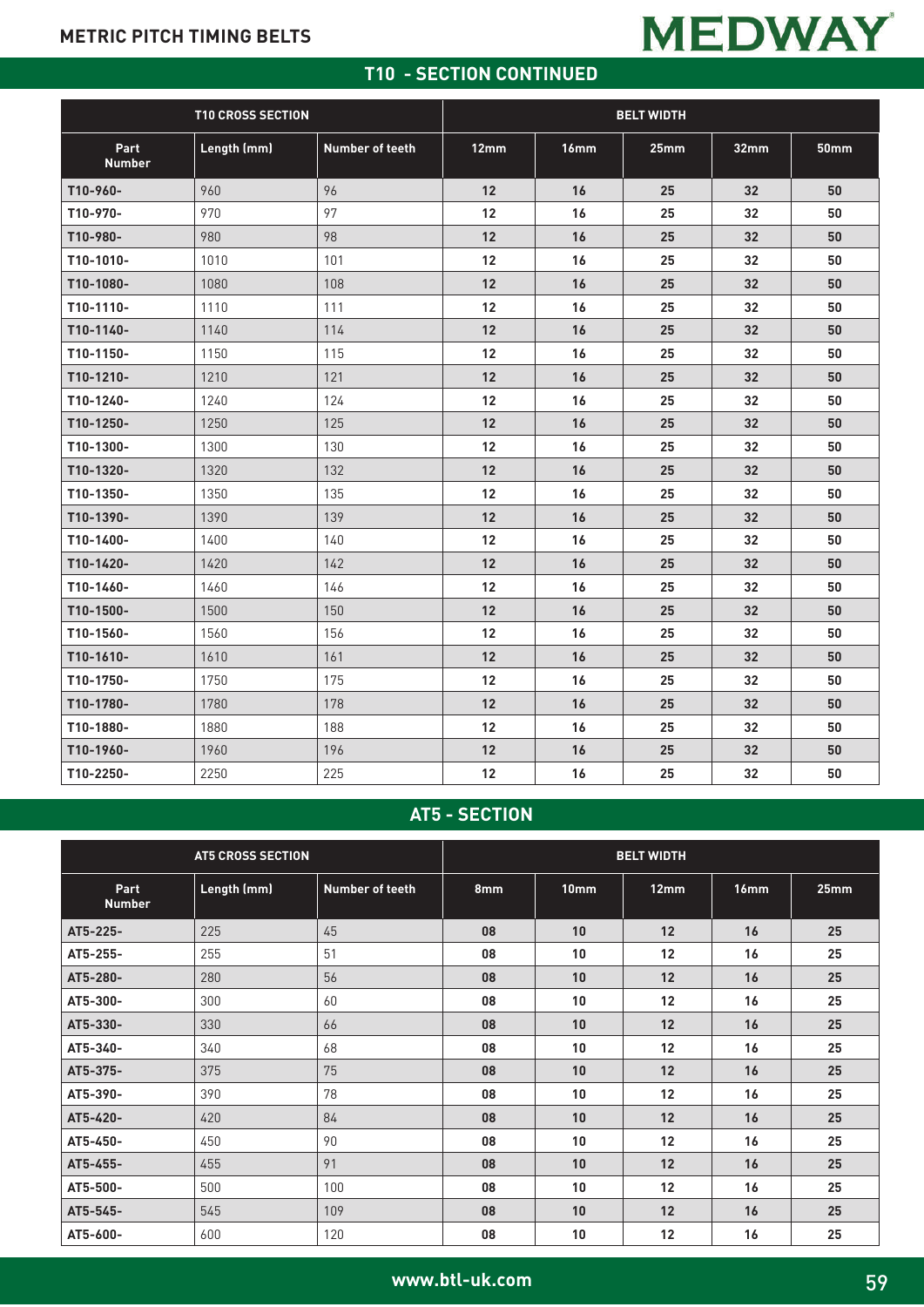# **AT5 - SECTION CONTINUED**

**MEDWAY** 

| <b>AT5 CROSS SECTION</b> |             |                        | <b>BELT WIDTH</b> |                  |      |      |      |  |
|--------------------------|-------------|------------------------|-------------------|------------------|------|------|------|--|
| Part<br><b>Number</b>    | Length (mm) | <b>Number of teeth</b> | 8mm               | 10 <sub>mm</sub> | 12mm | 16mm | 25mm |  |
| AT5-610-                 | 610         | 122                    | 08                | 10               | 12   | 16   | 25   |  |
| AT5-660-                 | 660         | 132                    | 08                | 10               | 12   | 16   | 25   |  |
| AT5-710-                 | 710         | 142                    | 08                | 10               | 12   | 16   | 25   |  |
| AT5-720-                 | 720         | 144                    | 08                | 10               | 12   | 16   | 25   |  |
| AT5-750-                 | 750         | 150                    | 08                | 10               | 12   | 16   | 25   |  |
| AT5-780-                 | 780         | 156                    | 08                | 10               | 12   | 16   | 25   |  |
| AT5-825-                 | 825         | 165                    | 08                | 10               | 12   | 16   | 25   |  |
| AT5-860-                 | 860         | 172                    | 08                | 10               | 12   | 16   | 25   |  |
| AT5-975-                 | 975         | 195                    | 08                | 10               | 12   | 16   | 25   |  |
| AT5-1050-                | 1050        | 210                    | 08                | 10               | 12   | 16   | 25   |  |
| AT5-1125-                | 1125        | 225                    | 08                | 10               | 12   | 16   | 25   |  |
| AT5-1500-                | 1500        | 300                    | 08                | 10               | 12   | 16   | 25   |  |
| AT5-2000-                | 2000        | 400                    | 08                | 10               | 12   | 16   | 25   |  |

# **AT10 - SECTION**

|                       | <b>AT10 CROSS SECTION</b> |                        | <b>BELT WIDTH</b> |      |      |                 |             |  |
|-----------------------|---------------------------|------------------------|-------------------|------|------|-----------------|-------------|--|
| Part<br><b>Number</b> | Length (mm)               | <b>Number of teeth</b> | 12mm              | 16mm | 25mm | 32mm            | <b>50mm</b> |  |
| AT10-500-             | 500                       | 50                     | 12                | 16   | 25   | 32              | 50          |  |
| AT10-560-             | 560                       | 56                     | 12                | 16   | 25   | 32              | 50          |  |
| AT10-600-             | 600                       | 60                     | 12                | 16   | 25   | 32              | 50          |  |
| AT10-610-             | 610                       | 61                     | 12                | 16   | 25   | 32              | 50          |  |
| AT10-660-             | 660                       | 66                     | 12                | 16   | 25   | 32              | 50          |  |
| AT10-700-             | 700                       | 70                     | 12                | 16   | 25   | 32              | 50          |  |
| AT10-730-             | 730                       | 73                     | 12                | 16   | 25   | 32              | 50          |  |
| AT10-780-             | 780                       | 78                     | 12                | 16   | 25   | 32              | 50          |  |
| AT10-800-             | 800                       | 80                     | 12                | 16   | 25   | 32              | 50          |  |
| AT10-840-             | 840                       | 84                     | 12                | 16   | 25   | 32              | 50          |  |
| AT10-880-             | 880                       | 88                     | 12                | 16   | 25   | 32              | 50          |  |
| AT10-890-             | 890                       | 89                     | 12                | 16   | 25   | 32              | 50          |  |
| AT10-920-             | 920                       | 92                     | 12                | 16   | 25   | 32 <sub>2</sub> | 50          |  |
| AT10-960-             | 960                       | 96                     | 12                | 16   | 25   | 32              | 50          |  |
| AT10-980-             | 980                       | 98                     | 12                | 16   | 25   | 32 <sub>2</sub> | 50          |  |
| AT10-1000-            | 1000                      | 100                    | 12                | 16   | 25   | 32              | 50          |  |
| AT10-1010-            | 1010                      | 101                    | 12                | 16   | 25   | 32              | 50          |  |
| AT10-1050-            | 1050                      | 105                    | 12                | 16   | 25   | 32              | 50          |  |
| AT10-1080-            | 1080                      | 108                    | 12                | 16   | 25   | 32              | 50          |  |
| AT10-1100-            | 1100                      | 110                    | 12                | 16   | 25   | 32              | 50          |  |
| AT10-1150-            | 1150                      | 115                    | 12                | 16   | 25   | 32              | 50          |  |
| AT10-1200-            | 1200                      | 120                    | 12                | 16   | 25   | 32              | 50          |  |
| AT10-1210-            | 1210                      | 121                    | 12                | 16   | 25   | 32              | 50          |  |
| AT10-1220-            | 1220                      | 122                    | 12                | 16   | 25   | 32 <sub>2</sub> | 50          |  |
| AT10-1250-            | 1250                      | 125                    | 12                | 16   | 25   | 32              | 50          |  |
| AT10-1280-            | 1280                      | 128                    | 12                | 16   | 25   | 32              | 50          |  |
| AT10-1300-            | 1300                      | 130                    | 12                | 16   | 25   | 32              | 50          |  |